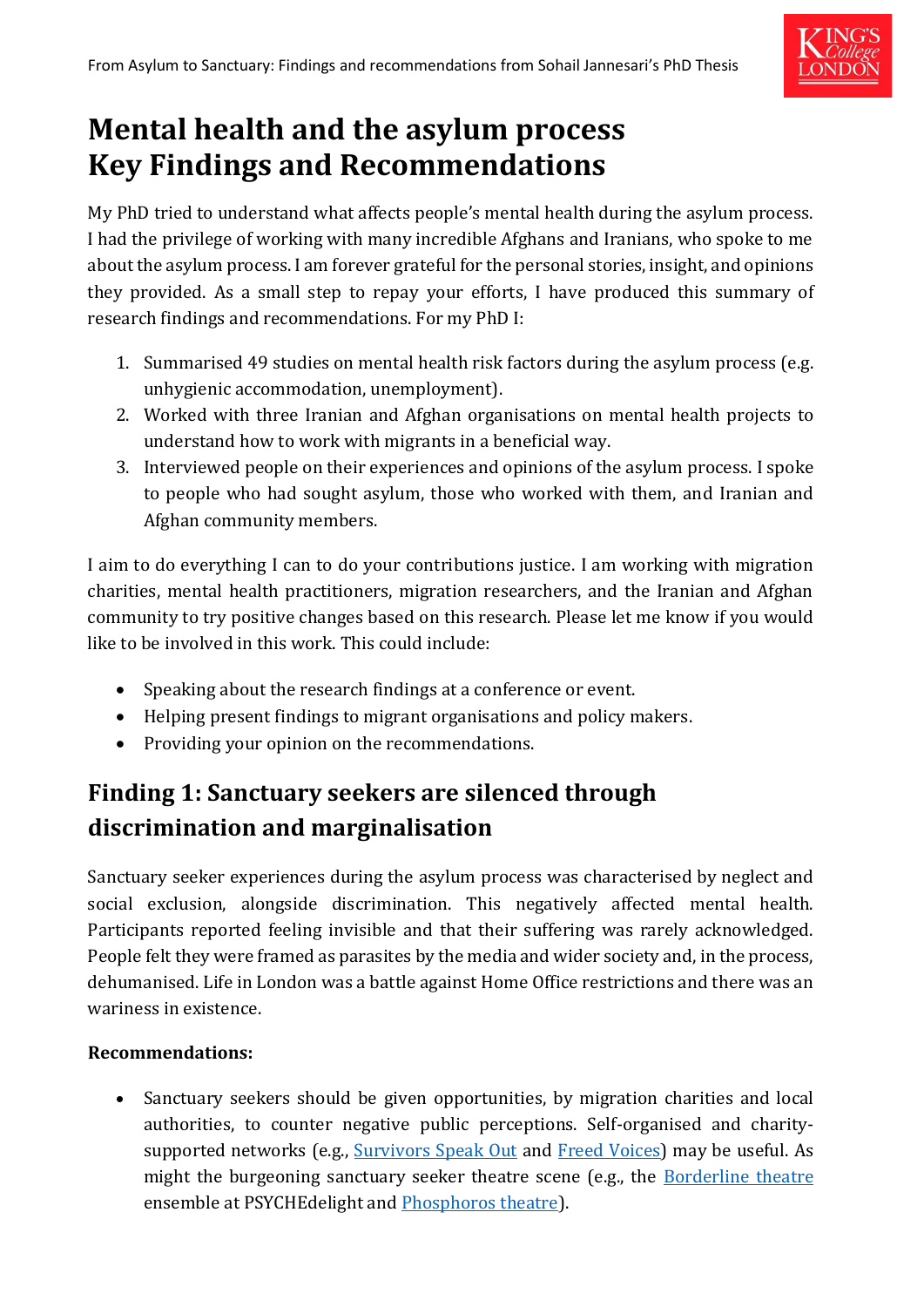

• Sanctuary seekers should be supported by migrant charities in reshaping the everyday environment they live in to reflect their identities and histories.

### **Finding 2: The minoritisation and deprivation of the asylum process destroys people's identities**

Sanctuary seekers went through a process of minoritisation once they arrived in the UK, accelerated by Home Office restrictions on access to employment, education, and welfare. Sanctuary seekers did not have enough money for their everyday needs, including for food. They were unable to provide for themselves having been denied the right to work. Due to Home Office restrictions, people found it hard to learn and grow during the asylum process. They stated that they were losing their professional and social identities, and their humanity. Consequently, many participants found it difficult to give and be relied upon. Parents implied they could not fulfil their roles of providing for their family and nurturing their children. Participants spoke about a sense of detachment, being outside of one's own body, and becoming unrecognisable even to themselves.

After the interview, sanctuary seekers felt trapped in an unending cycle of overwhelming bureaucracy, gradually grinding down their will to continue. While waiting, people watched their plans for the future unravel. Waiting was associated with a loss of dignity and a fearful uncertainty. The bureaucracy figuratively kept people between life and death, while limited asylum support accomplished this more literally.

#### **Recommendations:**

- The Home Office should provide the right to work for people seeking asylum. They should also raise asylum seeker support from its current rate of £39.63 per week to the destitution threshold of £70 a week (as defined by [Trust for London\)](https://www.trustforlondon.org.uk/data/poverty-thresholds/).
- The Home Office should reduce asylum process waiting times by giving people status if they have waited a long time without a response. They should also provide regular updates of asylum application progress.
- Where cases appear conclusive, the Home Office could grant asylum to some Iranians and Afghans based on the initial screening interview and documentation.

### **Finding 3: Home Office officials are suspicious of sanctuary seekers and expect them to speak in a certain way**

Participants reported feeling attacked, threatened, disbelieved, and re-traumatised by the asylum interview. They were betrayed by the institution and process they had anticipated would protect and support them. The asylum process forces sanctuary seekers to speak and act in a certain way. Firstly, there is an expected behaviour of that people must speak an unfiltered truth to Home Office officials. Secondly, there are limited and specified spaces in which sanctuary seekers can speak about their experiences, namely the asylum interview.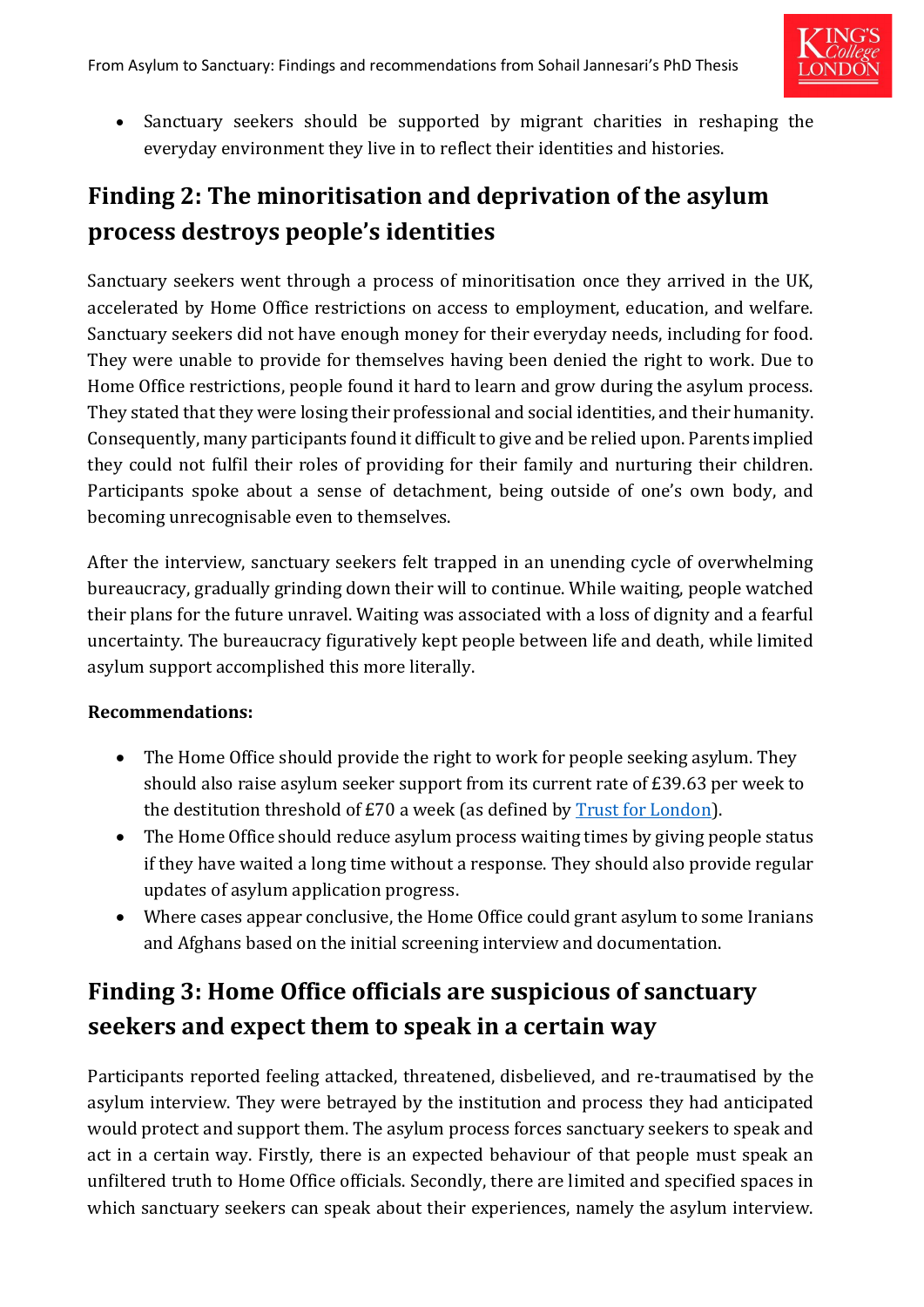

Finally, the Home Office only accepts certain types of asylum stories. Stories needs to have exact dates and timelines, and describe a helpless victim.

#### **Recommendations:**

- Home Office representatives should be burdened with proving applicants wrong, rather than applicants being burdened with proving that their cases are credible, as is currently the case.
- Asylum interviews should constitute a series of conversations over a few weeks, each lasting no more than an hour or two, rather than a single interrogation. During the interview, interviewers should have a believing, not sceptical, attitude.
- Asylum applicants should have an opportunity to speak to and get to know the interviewer and interpreter beforehand, and be given examples of likely questions, specifically around difficult experiences.
- Mental health therapy and peer support groups should be made accessible to sanctuary seekers before, during and after interviews.

### **Finding 4: People need safety and stability amidst the insecurity of migration journeys**

Participants had few stable physical spaces in which to feel safe and recover from difficult migration experiences. Unhygienic and isolated accommodation perpetuated feelings of instability, insecurity, and rootlessness among sanctuary seekers. Accommodation conditions, alongside policies of forced dispersal, undermined access to legal advice and mental health and other forms of support. When describing the spaces in which they recuperated from asylum process stresses, only a few people referred to charities. This could be because charities struggled to maintain a stable space, with organisations often being forced to move accommodation due to financial issues. It may also be linked to charities being orientated towards practical services (related to asylum claims, welfare, and language training) rather than providing an informal social space.

#### **Recommendations:**

- Sanctuary seekers should be accommodated in urban centres linked to diaspora, voluntary sector, and sanctuary seeking community networks, close to amenities, and in clean housing.
- Migrant organisations should create and support online spaces of safety. Charities could support and grow such groups by providing people data, smartphones, and basic tutorials to overcome potential digital exclusion, as well as forum moderation.